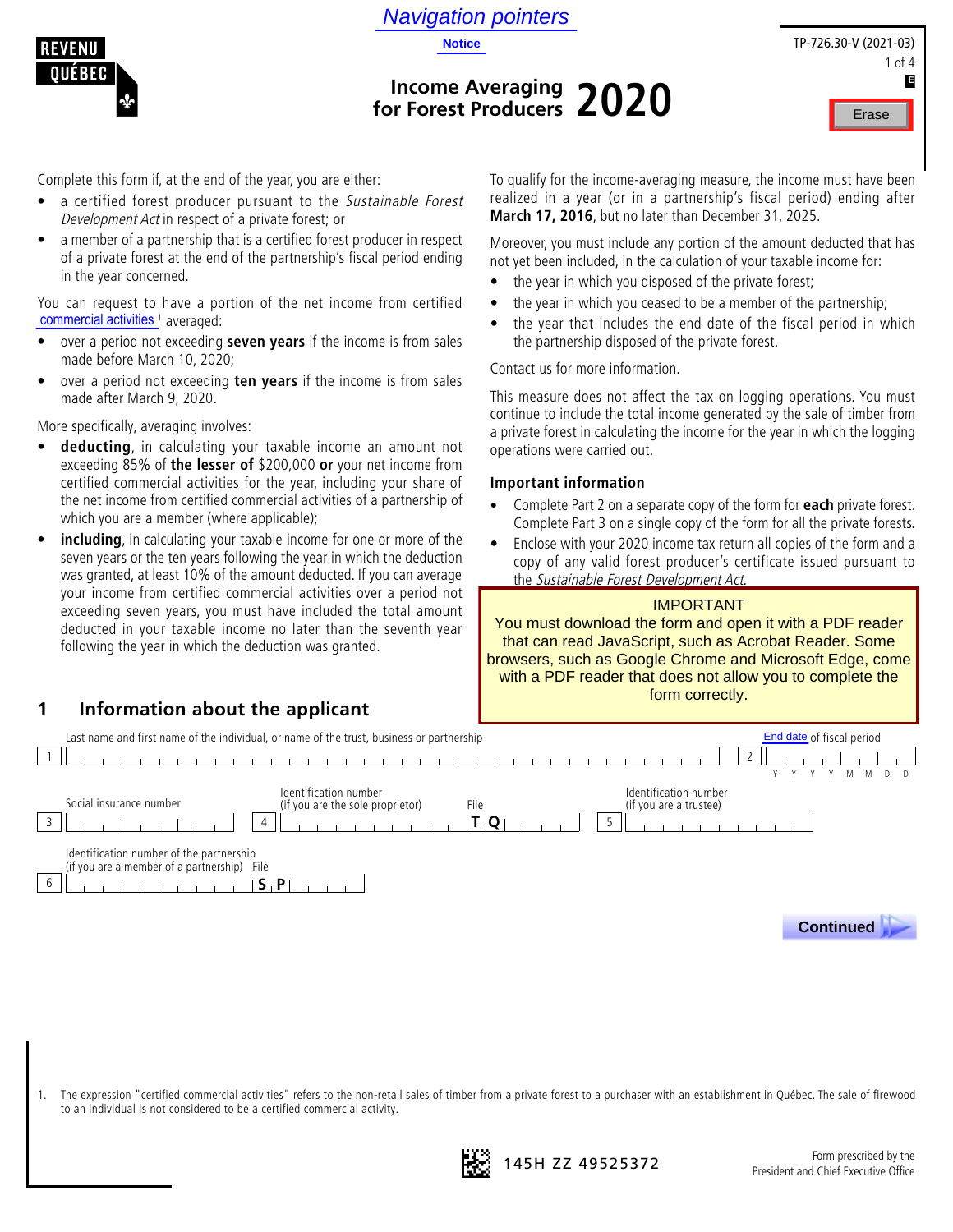TP-726.30-V (2021-03) 2 of 4 **E**

# **2 Income or loss from certified commercial activities**

Complete line 7 and section 2.1 or section 2.2, as applicable, on a separate copy of this form for **each** private forest.

| Location of the private forest |  |  |
|--------------------------------|--|--|
|                                |  |  |

#### 7

#### **2.1 Net income from certified commercial activities**

| Net income for 2020 from certified commercial activities (sales made before March 10, 2020) related to the private forest you<br>operate as a certified forest producer                                                                                                                                                               |     | 10.1 |      |
|---------------------------------------------------------------------------------------------------------------------------------------------------------------------------------------------------------------------------------------------------------------------------------------------------------------------------------------|-----|------|------|
| Your share for 2020 of the income from the partnership of which you are a member that is derived from certified commercial<br>activities (sales made before March 10, 2020) related to the private forest that the partnership operates as a certified<br>forest producer                                                             | $+$ | 11.1 |      |
| Net income from certified commercial activities = $ 12.1$<br>Add lines 10.1 and 11.1.                                                                                                                                                                                                                                                 |     |      | 0.00 |
| Net income for 2020 from certified commercial activities (sales made after March 9, 2020) related to<br>the private forest you operate as a certified forest producer<br>10.2                                                                                                                                                         |     |      |      |
| Your share for 2020 of the income from the partnership of which you are a member that is derived<br>from certified commercial activities (sales made after March 9, 2020) related to the private forest<br>that the partnership operates as a certified forest producer<br> 11.2 <br>$+$                                              |     |      |      |
| $0.00 \div 12.2$<br>Add lines 10.2 and 11.2.                                                                                                                                                                                                                                                                                          |     |      | 0.00 |
| Net income from certified commercial activities $=$<br>Add lines 12.1 and 12.2.                                                                                                                                                                                                                                                       |     | 12   | 0.00 |
| Net loss from certified commercial activities<br>2.2                                                                                                                                                                                                                                                                                  |     |      |      |
| Net loss for 2020 from certified commercial activities (sales made before March 10, 2020) related to the private forest you<br>operate as a certified forest producer. Enter the amount without a minus sign $(-)$ .                                                                                                                  |     | 13.1 |      |
| Your share for 2020 of the losses from the partnership of which you are a member that are derived from certified commercial<br>activities (sales made before March 10, 2020) related to the private forest that the partnership operates as a certified forest<br>producer. Enter the amount without a minus sign $(-)$ .             | $+$ | 14.1 |      |
| Net loss from certified commercial activities = $ 15.1$<br>Add lines 13.1 and 14.1.                                                                                                                                                                                                                                                   |     |      | 0.00 |
| Net loss for 2020 from certified commercial activities (sales made after March 9, 2020) related to the<br>private forest that you operate as a certified forest producer. Enter the amount without a minus sign (-).<br>13.2                                                                                                          |     |      |      |
| Your share for 2020 of the losses from the partnership of which you are a member that is derived from<br>certified commercial activities (sales made after March 9, 2020) related to the private forest that the<br>partnership operates as a certified forest producer. Enter the amount without a minus sign $(-)$ .<br>14.2<br>$+$ |     |      |      |
| Add lines 13.2 and 14.2.<br>$0.00 \div 15.2$                                                                                                                                                                                                                                                                                          |     |      | 0.00 |
| Net loss from certified commercial activities $=$<br>Add lines 15.1 and 15.2.                                                                                                                                                                                                                                                         |     | 15   | 0.00 |

## **3 Income giving entitlement to the deduction**

Complete Part 3 only once for all the private forests.

| Total of the amounts on line 12.1 of all the copies of the form completed |                                                                             |                                                | 16.1            |      |
|---------------------------------------------------------------------------|-----------------------------------------------------------------------------|------------------------------------------------|-----------------|------|
| Total of the amounts on line 15.1 of all the copies of the form completed |                                                                             |                                                | 16.2            |      |
| Subtract line 16.2 from line 16.1.                                        | Income or loss from sales made before March 10, 2020 = $\vert$ 18.1 $\vert$ |                                                |                 | 0.00 |
| Total of the amounts on line 12.2 of all copies of this form              | 17.1                                                                        |                                                |                 |      |
| Total of the amounts on line 15.2 of all copies of this form              | 1721<br>—                                                                   |                                                |                 |      |
| Subtract line 17.2 from line 17.1.                                        | Income or loss from sales made after March 9, 2020 $=$                      | $0.00 \div  18.2 $                             |                 | 0.00 |
| Add lines 18.1 and 18.2. If the result is negative, enter 0.              |                                                                             | Income giving entitlement to the deduction $=$ | 18 <sub>1</sub> | 0.00 |



 **Continued .**

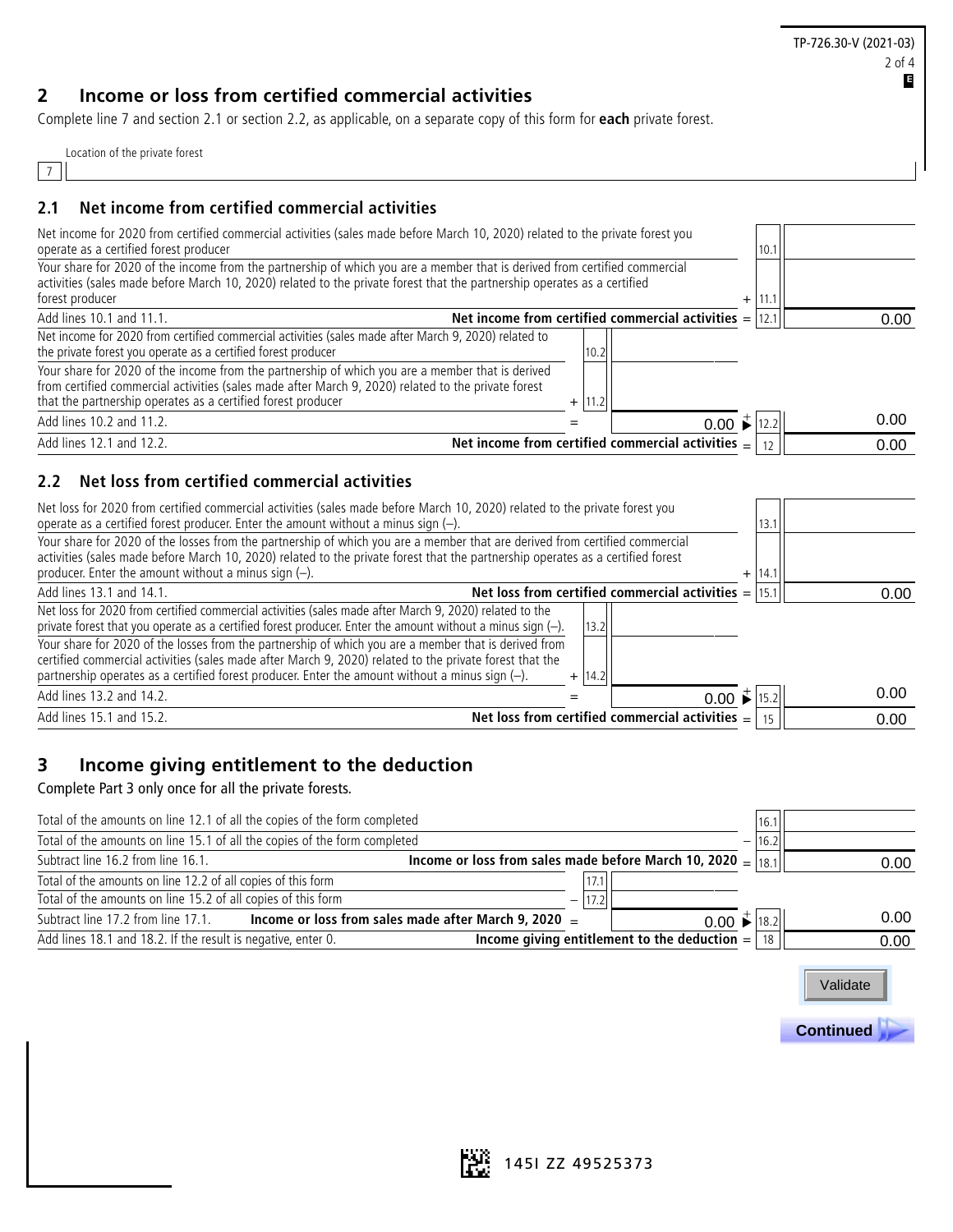|                                                                                                                    |                                                                                                                               |           |             | TP-726.30-V (2021-03)<br>3 of 4<br>E |
|--------------------------------------------------------------------------------------------------------------------|-------------------------------------------------------------------------------------------------------------------------------|-----------|-------------|--------------------------------------|
| 4<br>Amount from line 18 (maximum: \$200,000)                                                                      | Deduction for income averaging for a forest producer claimed for 2020                                                         |           | 20          |                                      |
|                                                                                                                    |                                                                                                                               |           | $\times$    | 85%                                  |
| Multiply line 20 by 85%.                                                                                           | Maximum deduction for income averaging for a forest producer for 2020 $=$                                                     |           | 21          |                                      |
| Amount from line 18.1                                                                                              |                                                                                                                               | 20.1      |             |                                      |
| Amount from line 18                                                                                                |                                                                                                                               | 20.2<br>÷ |             |                                      |
|                                                                                                                    | Divide line 20.1 by line 20.2. If the result is greater than 1, enter 1. If the result is less than 0, enter 0. $=$           |           | $\geq$ 20.3 |                                      |
| Multiply line 21 by line 20.3.                                                                                     |                                                                                                                               |           | 21.1<br>$=$ |                                      |
|                                                                                                                    | Amount to include in the deduction (all or part of the amount from line 21.1) The amount can be averaged over seven years.    |           | 22.1        |                                      |
| Amount from line 21                                                                                                |                                                                                                                               | 20.9      |             |                                      |
| Amount from line 18.2                                                                                              | 20.6                                                                                                                          |           |             |                                      |
| Amount from line 18                                                                                                | 20.7                                                                                                                          |           |             |                                      |
| Divide line 20.6 by line 20.7. If the result is greater than 1, enter 1.<br>If the result is less than 0, enter 0. |                                                                                                                               | ×<br>20   |             |                                      |
| Multiply line 20.9 by line 20.8.                                                                                   |                                                                                                                               | $=$       |             |                                      |
|                                                                                                                    | Amount to include in the deduction (all or part of the amount from line 21.2) The amount can be averaged over ten years.      |           | $+$ 22.2    |                                      |
| Add lines 22.1 and 22.2.                                                                                           | Carry the result to line 207 of your income tax return In the case of a trust carry the result to line 04 of the Trust Income |           |             |                                      |

| Carry the result to line 297 of your income tax return. In the case of a trust, carry the result to line 94 of the Trust Income |  |
|---------------------------------------------------------------------------------------------------------------------------------|--|
| <i>Tax Return</i> (TP-646-V).                                                                                                   |  |
| Deduction for income averaging for a forest producer for 2020 = $ 22 $                                                          |  |

# **5 Amounts deducted in previous years**

| Amount deducted in 2016 (line 22 of form TP-726.30-V for 2016) | ر ے |  |
|----------------------------------------------------------------|-----|--|
| Amount deducted in 2017 (line 22 of form TP-726.30-V for 2017) | 24  |  |
| Amount deducted in 2018 (line 22 of form TP-726.30-V for 2018) | رے  |  |
| Amount deducted in 2019 (line 22 of form TP-726.30-V for 2019) | 26  |  |

# **6 Amount to include in your taxable income for 2020**

You **must** include **at least 10%** of the amounts deducted in 2016 through 2019 in your taxable income for 2020.

| Amount for 2016 (all or part of the amount on line 29)<br>30                                                                                                                       |                   |
|------------------------------------------------------------------------------------------------------------------------------------------------------------------------------------|-------------------|
| Amount from line 23<br>10%<br>31<br>0.00<br>$\times$                                                                                                                               |                   |
| Enter the amount from line 30 or line 31, whichever is greater (without exceeding the amount on line 29).                                                                          | 0.00<br>32        |
| Amount from line 71 in column C on form TP-726.30-V for 2019<br>33                                                                                                                 |                   |
| Amount for 2017 (all or part of the amount on line 33)<br>34                                                                                                                       |                   |
| Amount from line 24<br>0.00<br>10%<br>35<br>$\times$                                                                                                                               |                   |
| Enter the amount from line 34 or line 35, whichever is greater (without exceeding the amount on line 33).<br>$^{+}$                                                                | 0.00<br>36        |
| Amount from line 72 in column C on form TP-726.30-V for 2019<br>37                                                                                                                 |                   |
| Amount for 2018 (all or part of the amount on line 37)<br>38                                                                                                                       |                   |
| Amount from line 25<br>10%<br>39<br>0.00<br>$\times$                                                                                                                               |                   |
| Enter the amount from line 38 or line 39, whichever is greater (without exceeding the amount on line 37).<br>$^+$                                                                  | 0.00<br>40        |
| Amount from line 73 (column C) of form TP-726.30-V for 2019<br>41                                                                                                                  |                   |
| Amount for 2019 (all or part of the amount from line 41)<br>42                                                                                                                     |                   |
| Amount from line 26<br>10%<br>0.00<br>43<br>$\times$                                                                                                                               |                   |
| Enter the amount from line 42 or line 43, whichever is greater (the amount cannot be greater than the amount on line 41).<br>$^{+}$                                                | 0.00<br>44        |
| Add lines 32, 36, 40 and 44.                                                                                                                                                       |                   |
| Enter the result on line 276 of your income tax return or,<br>in the case of a trust, on line 98.1 of form TP-646-V.<br>Amount to include in your taxable income for 2020 = $ 65 $ | 0.00 <sub>1</sub> |
|                                                                                                                                                                                    |                   |

 **Continued .**